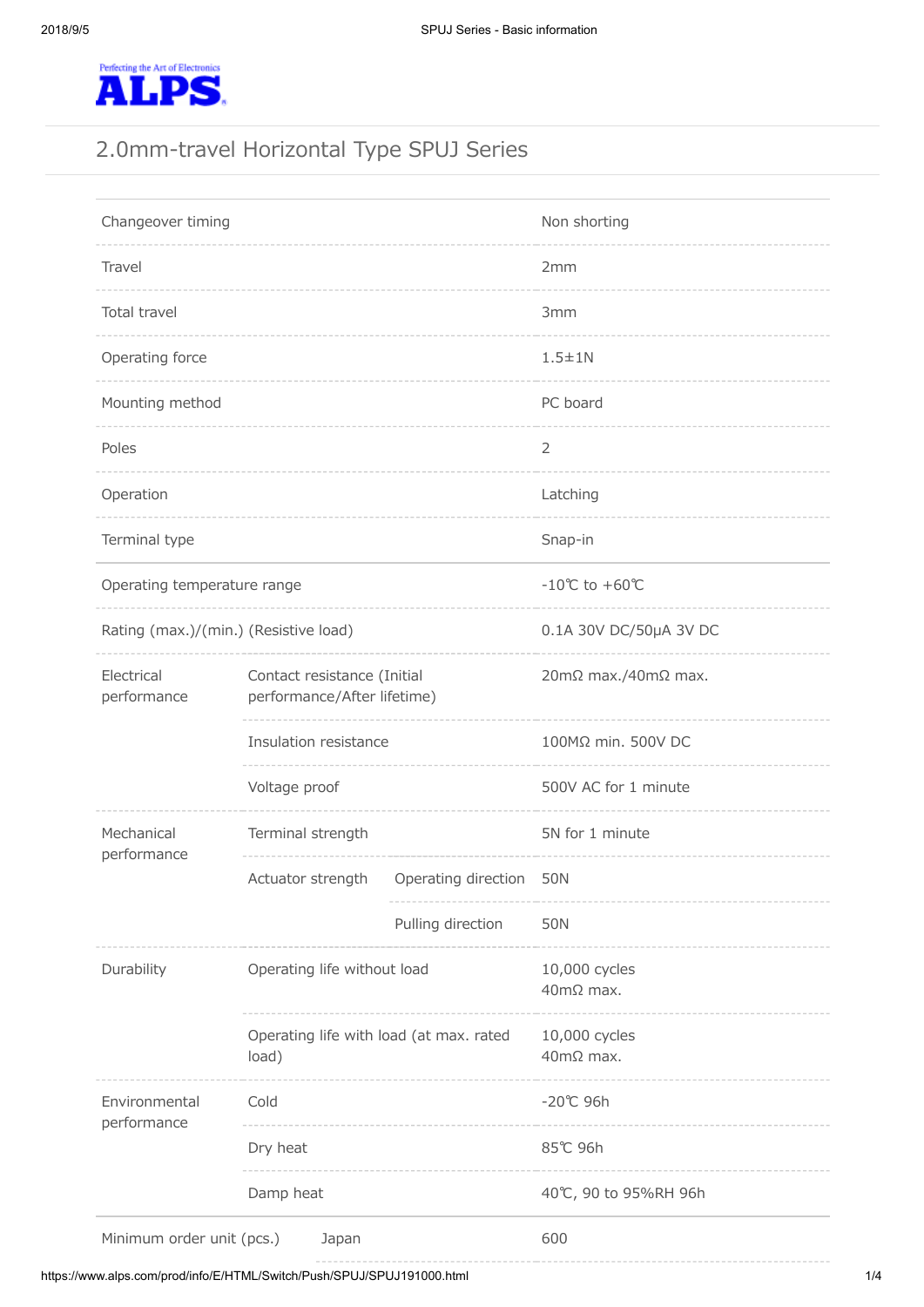Export 3,000

Dimensions



Mounting Hole Dimensions



Viewed from direction A in the dimensions.

## Actuator Configuration at Front Edge

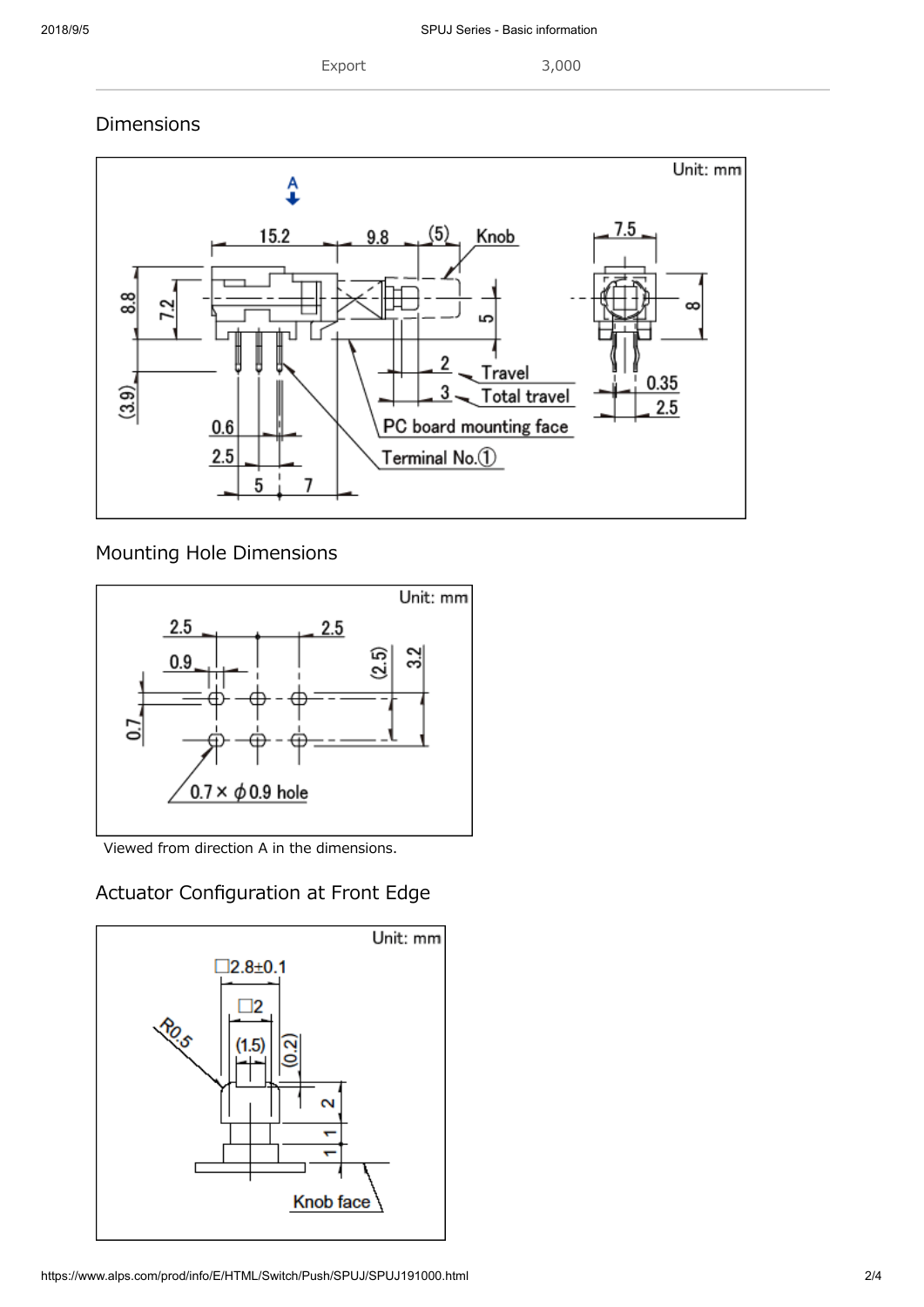## Terminal Configuration



## Circuit Diagram



## Packing Specifications

#### **Bulk**

| Number of packages 1 case / Japan<br>(pcs.) |                            | 600         |
|---------------------------------------------|----------------------------|-------------|
|                                             | 1 case / export<br>packing | 3,000       |
| Export package measurements (mm)            |                            | 400×270×290 |

## Soldering Conditions

### **Reference for Dip Soldering**

| Items         | Preheating temperature | ۰                        |
|---------------|------------------------|--------------------------|
|               | Preheating time        | $\overline{\phantom{a}}$ |
| Dip soldering | Soldering temperature  | $260 \pm 5^{\circ}$ C    |
|               | Duration of immersion  | 5±1s                     |

### **Reference for Hand Soldering**